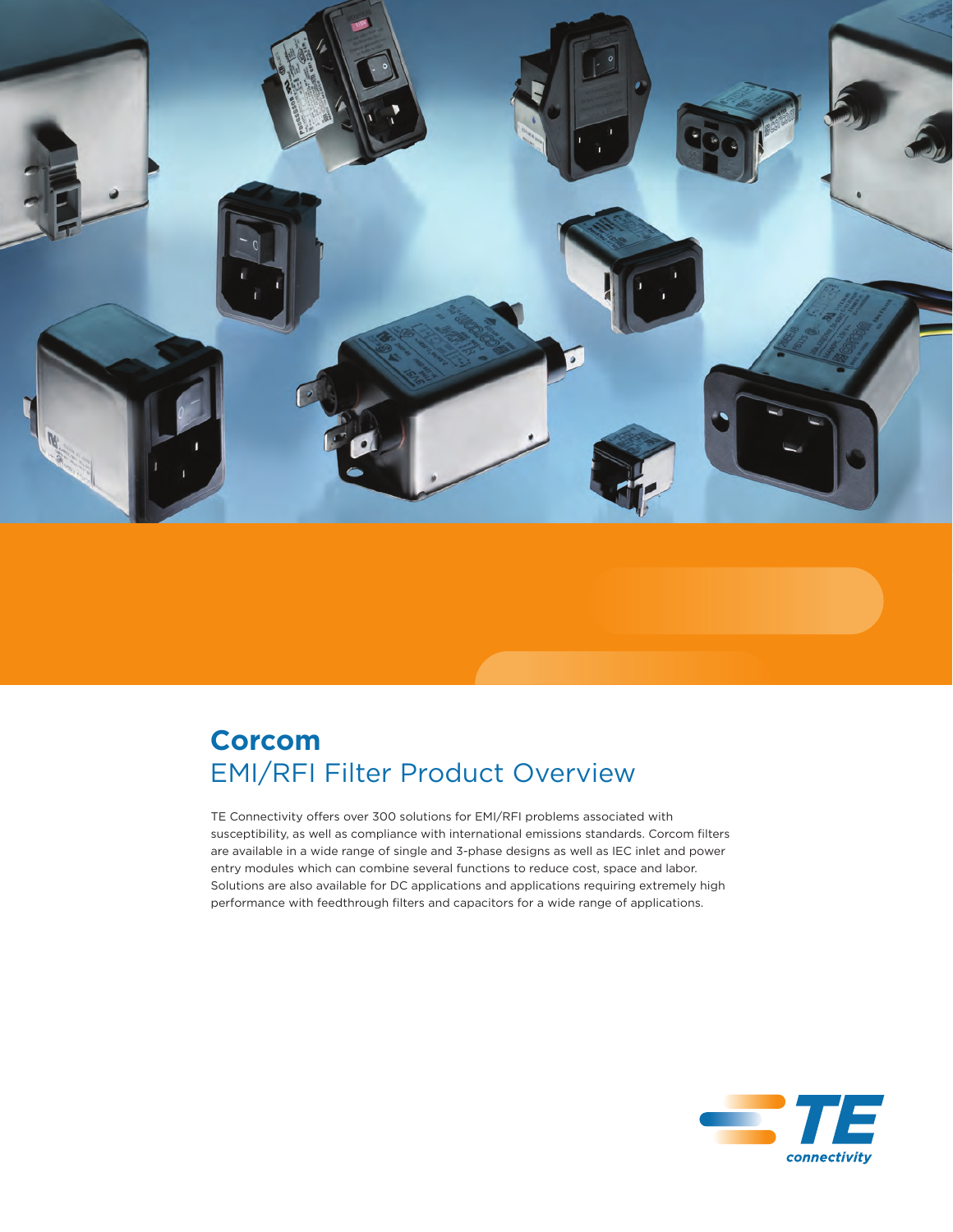

• Medical equipment • Gaming machines • Exercise equipment

• Test measurement equipment

- Home appliances
	- Medical equipment
	- • Gaming machines
	- • Exercise equipment
		-

• Home appliances • Medical equipment • Battery charging systems • Exercise equipment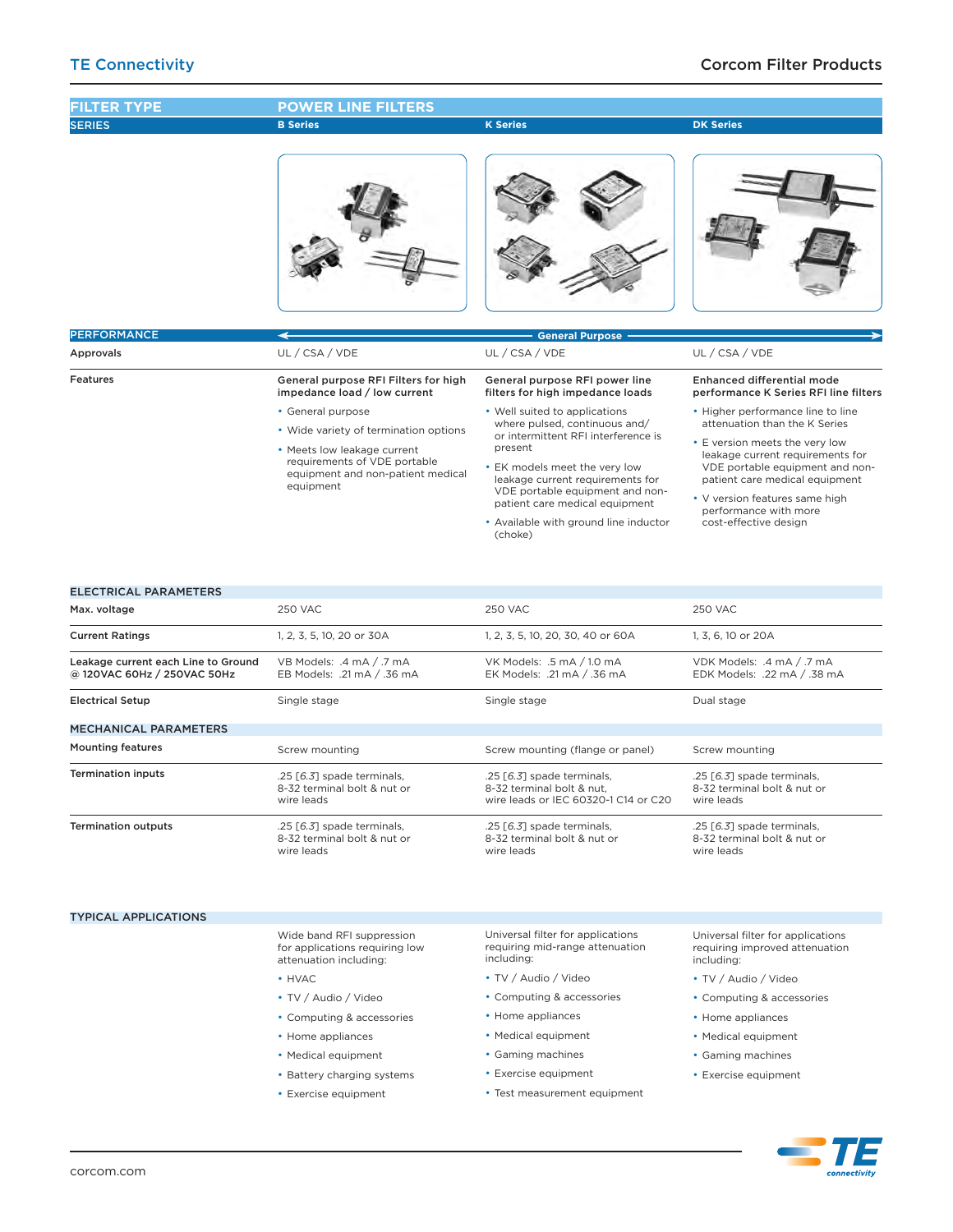**R Series EBP, EDP, EOP Series POWER LINE FILTERS** 

**WG Series**

**X, Y & Z Series**









|                                                                                                        | <b>General Purpose -</b>                                       | <b>Wide Range Performance -</b>                                        |                                                                                |  |  |
|--------------------------------------------------------------------------------------------------------|----------------------------------------------------------------|------------------------------------------------------------------------|--------------------------------------------------------------------------------|--|--|
| UL / CSA / VDE                                                                                         | UL / CSA / VDE                                                 | UL / CSA / VDE                                                         | UL / CSA / VDE                                                                 |  |  |
| Two-stage general purpose RFI<br>power line filter                                                     | PC board mountable general<br>purpose RFI filters              | High performance, low cost filter<br>ideal for appliance equipment     | <b>Chassis or PC Board Mountable</b><br><b>Power Line Filters for Emission</b> |  |  |
| • Dual T section RFI filter provides                                                                   | • General purpose                                              | • Cost effective                                                       | Control                                                                        |  |  |
| premium performance                                                                                    | • Low leakage current                                          | • Tubular design                                                       | • Compact chassis or PC board<br>mountable                                     |  |  |
| • Well suited for low impedance<br>loads where noisy RFI                                               | • Cost-effective                                               | • WGD. WGE and WGF versions                                            | • Three levels of performance                                                  |  |  |
| environments are present                                                                               | • Compact size                                                 | designed to comply with leakage<br>current requirements for appliances | • Complete filtering solution in<br>minimal size                               |  |  |
| • Controls pulsed, continuous and/or<br>intermittent interference                                      | • EDP model features enhanced                                  | which may be easily moved from<br>one place to another                 |                                                                                |  |  |
| • ER model offers low leakage                                                                          | differential mode performance                                  | • Available in a variety of styles                                     | • X Series for FCC Part 15J, Class B                                           |  |  |
| current without deterioration of                                                                       | • EBP model features compact size<br>(less than 1" square)     |                                                                        | • Y Series for EN55022. Level A                                                |  |  |
| insertion loss                                                                                         |                                                                |                                                                        | • Z Series for EN55022. Level B                                                |  |  |
|                                                                                                        |                                                                |                                                                        | • Medical version available in the<br><b>HZ Series</b>                         |  |  |
|                                                                                                        |                                                                |                                                                        |                                                                                |  |  |
| <b>250 VAC</b><br><b>250 VAC</b>                                                                       |                                                                | <b>250 VAC</b>                                                         | <b>250 VAC</b>                                                                 |  |  |
| 1, 2, 3, 5, 10 or 20A                                                                                  | 1.3.6 or 10A                                                   | 16A                                                                    | 1, 2, 3, 4 or 6A                                                               |  |  |
| VR Models: .4 mA / .7 mA<br>ER Models: .21 mA / .36 mA                                                 | EDP/EOP Models: .22 mA / .38 mA<br>EBP Models: .13 mA / .21 mA | A. B & C Models: .76 mA / 1.27 mA<br>D, E & F Models: .10 mA / .20 mA  | $.3 \text{ mA} / .5 \text{ mA}$                                                |  |  |
| Single stage                                                                                           | Single stage                                                   | Single stage                                                           | Single stage                                                                   |  |  |
|                                                                                                        |                                                                |                                                                        |                                                                                |  |  |
| Screw mounting (flange or panel)                                                                       | PC board pins                                                  | Screw-in mounting stud                                                 | Screw mount or PC board pins                                                   |  |  |
| .25 [6.3] spade terminals,<br>8-32 terminal bolt & nut.<br>wire leads or IEC 60320-1 C14               | PCB pins .025 [.635] square                                    | .25 [6.3] spade terminals,<br>wire leads or<br>RAST 5 header interface | .25 [6.3] spade terminals or<br>PCB pins .065[1.65] diagonal                   |  |  |
| .25 [6.3] spade terminals,<br>PCB pins .025 [.635] square<br>8-32 terminal bolt & nut or<br>wire leads |                                                                | .25 [6.3] spade terminals,<br>wire leads or<br>RAST 5 header interface | .25 [6.3] spade terminals or<br>PCB pins .065[1.65] diagonal                   |  |  |

Universal filter for applications with low impedance loads including:

- • Motors
- • Semiconductor actuators
- Home appliances
- • Gaming machines
- • Exercise equipment
- Security systems
- • Industrial equipment & controls

Designed for PCB mounting for a wide range of applications including:

- • Gaming machines
- • Cash terminals
- Office equipment
- • Small consumer electronics
- TV / Audio / Video
- • Computing & accessories

Specially designed for the white goods / appliance market. Offers wide band RFI suppression for many applications including:

- • Washing machines / dryers
- • Dishwashers
- • Refrigerators & freezers
	- Coffee Machines
	- Hand held appliances & tools
	- • Ovens & ranges

RFI filter designed to bring most digital equipment (including those with switching power supplies) into compliance with EN55022, Level A or B and FCC Part 15J, Class B conducted emission limits. Ideal for all applications with limited space including:

- • Switching Power Supplies
- Industrial single phase applications

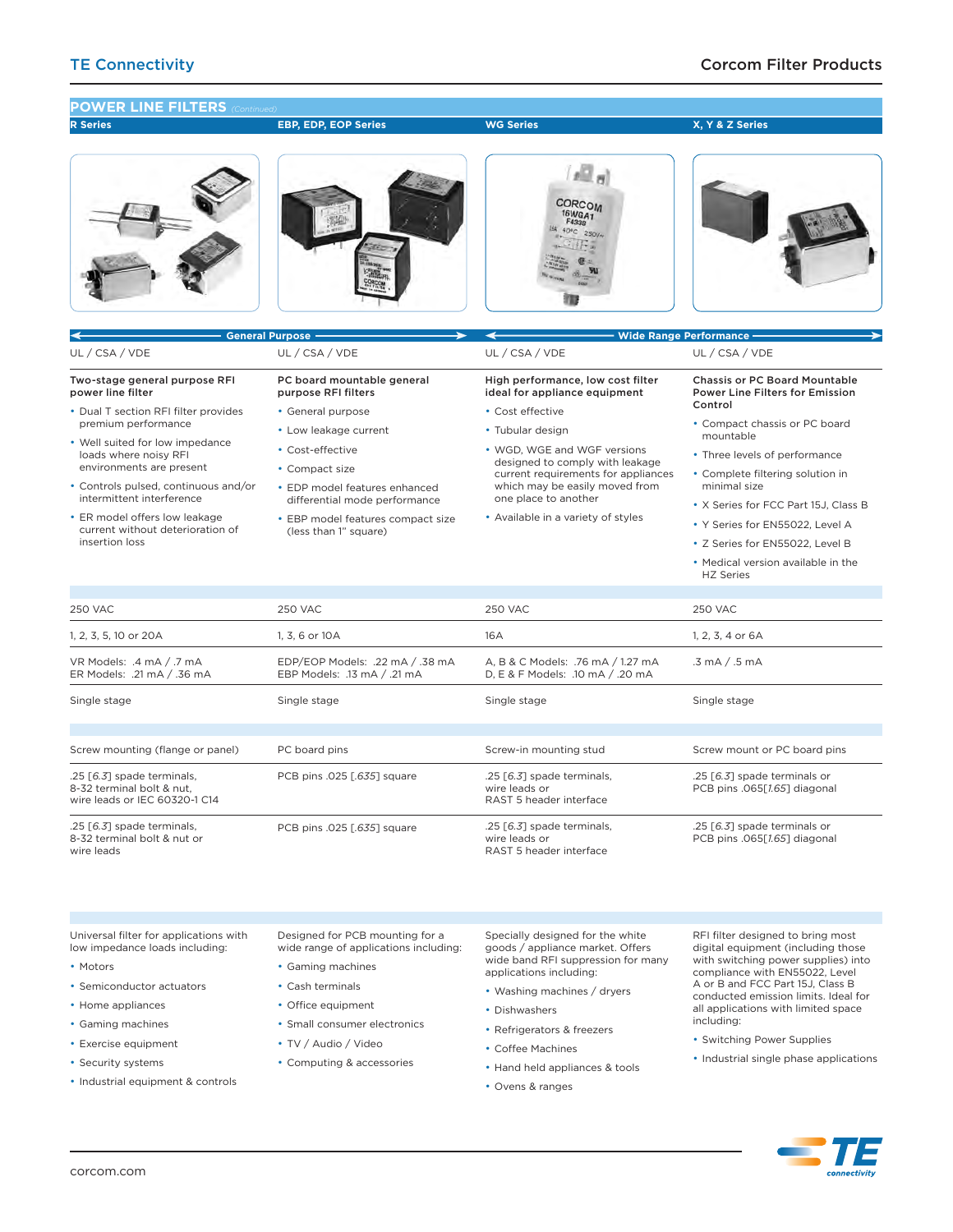| <b>FILTER TYPE</b>                                                 | <b>POWER LINE FILTERS</b> (Continued)                                                                                                                                                                                                              |                                                                                                                                                                                                                                                                             |                                                                                                                                                                                                                               |  |  |
|--------------------------------------------------------------------|----------------------------------------------------------------------------------------------------------------------------------------------------------------------------------------------------------------------------------------------------|-----------------------------------------------------------------------------------------------------------------------------------------------------------------------------------------------------------------------------------------------------------------------------|-------------------------------------------------------------------------------------------------------------------------------------------------------------------------------------------------------------------------------|--|--|
| <b>SERIES</b>                                                      | S, V & W Series                                                                                                                                                                                                                                    | <b>G &amp; N Series</b>                                                                                                                                                                                                                                                     | <b>SB Series</b>                                                                                                                                                                                                              |  |  |
|                                                                    |                                                                                                                                                                                                                                                    |                                                                                                                                                                                                                                                                             |                                                                                                                                                                                                                               |  |  |
| <b>PERFORMANCE</b>                                                 |                                                                                                                                                                                                                                                    | <b>Wide Range Performance</b>                                                                                                                                                                                                                                               |                                                                                                                                                                                                                               |  |  |
| Approvals                                                          | UL / CSA / VDE                                                                                                                                                                                                                                     | UL / CSA / VDE                                                                                                                                                                                                                                                              | UL / CSA / VDE                                                                                                                                                                                                                |  |  |
| Features                                                           | Multipurpose Power Line RFI Filter<br>for Emission Control<br>• Effective when used to control<br>emissions in equipment using SCR<br>and T2L circuits<br>· S & W Series designed for high<br>impedance frequencies<br>• V Series designed for low | High Performance RFI Filters for<br><b>Switching Power Supplies For</b><br>increased filtering requirements<br>• Designed to provide excellent<br>attenuation for most digital<br>electronics equipment and help<br>comply with EN55022 Level A and<br>FCC Part 15J Class B | High Performance B Series RFI Line<br><b>Filters</b><br>• Enhanced performance version<br>of our popular B Series of RFI line<br>filters<br>· Small size with enhanced<br>performance<br>• 30A version half the size of other |  |  |
|                                                                    | impedance frequencies                                                                                                                                                                                                                              | • Broad frequency range of<br>performance from 20kHz to 30MHz                                                                                                                                                                                                               | 30A filters                                                                                                                                                                                                                   |  |  |
|                                                                    | • Medical version available in the<br>• Size and cost-effective solution<br>MV Series                                                                                                                                                              |                                                                                                                                                                                                                                                                             | • Low leakage version available                                                                                                                                                                                               |  |  |
| <b>ELECTRICAL PARAMETERS</b>                                       |                                                                                                                                                                                                                                                    |                                                                                                                                                                                                                                                                             |                                                                                                                                                                                                                               |  |  |
| Max. voltage                                                       | <b>250 VAC</b>                                                                                                                                                                                                                                     | <b>250 VAC</b>                                                                                                                                                                                                                                                              | <b>250 VAC</b>                                                                                                                                                                                                                |  |  |
| <b>Current Ratings</b>                                             | 3, 6, 10, 20 & 60A (60A S Series only)                                                                                                                                                                                                             | 6 & 10 A                                                                                                                                                                                                                                                                    | 6, 10, 20 & 30A                                                                                                                                                                                                               |  |  |
| Leakage current each Line to Ground<br>@ 120VAC 60Hz / 250VAC 50Hz | .4 mA / .7 mA (S Series 3-10A)<br>.75 mA / 1.25 mA (S Series 60A)<br>.5 mA / .82 mA (V & W Series)<br>.07 mA / .13 mA (MV Series)                                                                                                                  | .3 mA / .5 mA (EG models)<br>1.2 mA / 2.0 mA (VG & N models)                                                                                                                                                                                                                | .75 mA / 1.25 mA (VSB models)<br>.22 mA / .36 mA (ESB models)                                                                                                                                                                 |  |  |
| <b>Electrical Setup</b>                                            | Dual stage                                                                                                                                                                                                                                         | Single stage (6A models)<br>Dual stage (10A models)                                                                                                                                                                                                                         | Single stage                                                                                                                                                                                                                  |  |  |
| <b>MECHANICAL PARAMETERS</b>                                       |                                                                                                                                                                                                                                                    |                                                                                                                                                                                                                                                                             |                                                                                                                                                                                                                               |  |  |
| <b>Mounting features</b>                                           | Screw mounting                                                                                                                                                                                                                                     | Screw mounting                                                                                                                                                                                                                                                              | Screw mounting                                                                                                                                                                                                                |  |  |
| <b>Termination inputs</b>                                          | .25 [6.3] spade terminals or<br>terminal bolt & nut                                                                                                                                                                                                | .25 [6.3] spade terminals<br>.25 [6.3] spade terminals or<br>8-32 terminal bolt & nut                                                                                                                                                                                       |                                                                                                                                                                                                                               |  |  |
| <b>Termination outputs</b>                                         | .25 [6.3] spade terminals or<br>terminal bolt & nut                                                                                                                                                                                                | .25 [6.3] spade terminals                                                                                                                                                                                                                                                   | .25 [6.3] spade terminals or<br>8-32 terminal bolt & nut                                                                                                                                                                      |  |  |

## TYPICAL APPLICATIONS

Multipurpose power line RFI filter for emission control and high noise industrial environments and applications that require compliance with FCC Part 15, Subpart J and EN55022, Level A, down to 150kHz including:

- • Consumer electronics
- • Small machine tools
- Food service equipment
- • Measurement & Instrumentation

Specifically designed for most digital electronic equipment requiring a high range of symmetric and asymmetric attenuation including:

- Switching power supplies
- Motor drives
- • Small machine tools
- • Industrial single-phase applications

Wide band RFI suppression for applications requiring enhanced performance including:

- TV / Audio / Video
	- • Computing & accessories
- Home appliances
- Medical equipment
- • Gaming machines
- • Exercise equipment

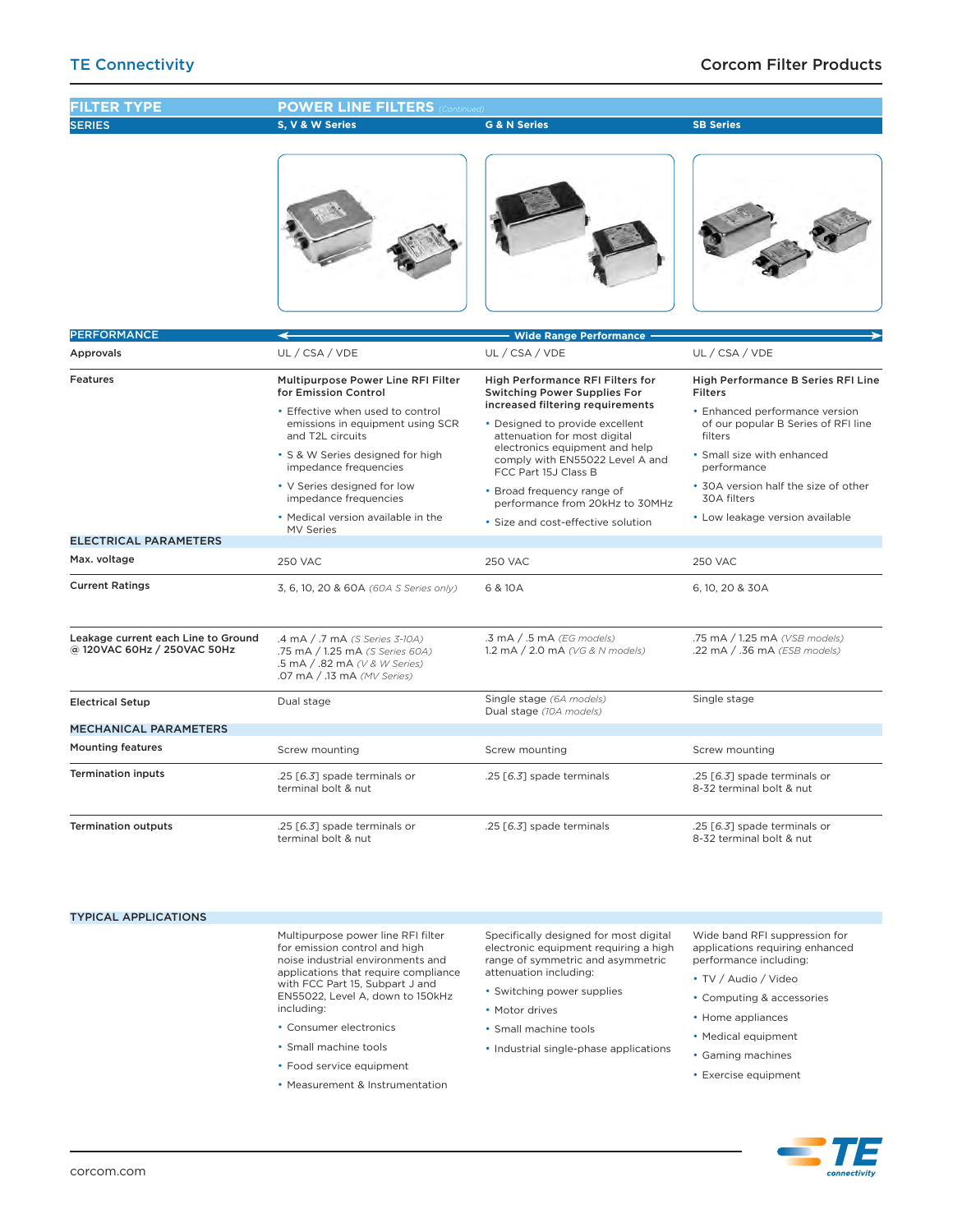

<sup>•</sup> Exercise equipment

corcom.com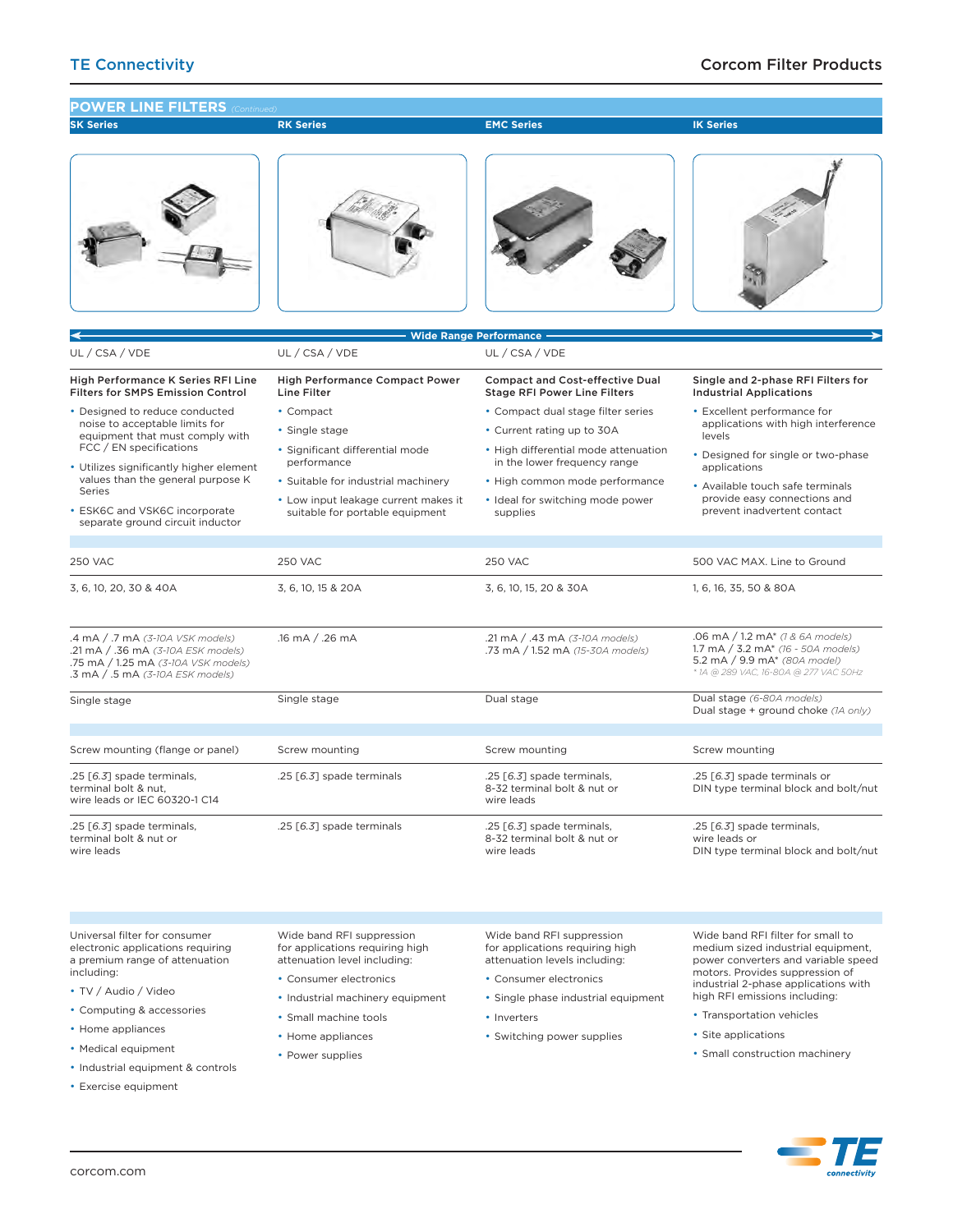

• Single phase industrial applications • Switching power supplies with

transient currents

• HVAC

- • Consumer electronics
- • Single phase industrial applications
- Drive motors and controllers

*\* VDE approvals for dual stage models up to 36A only*

• Variable speed motor drive

applications

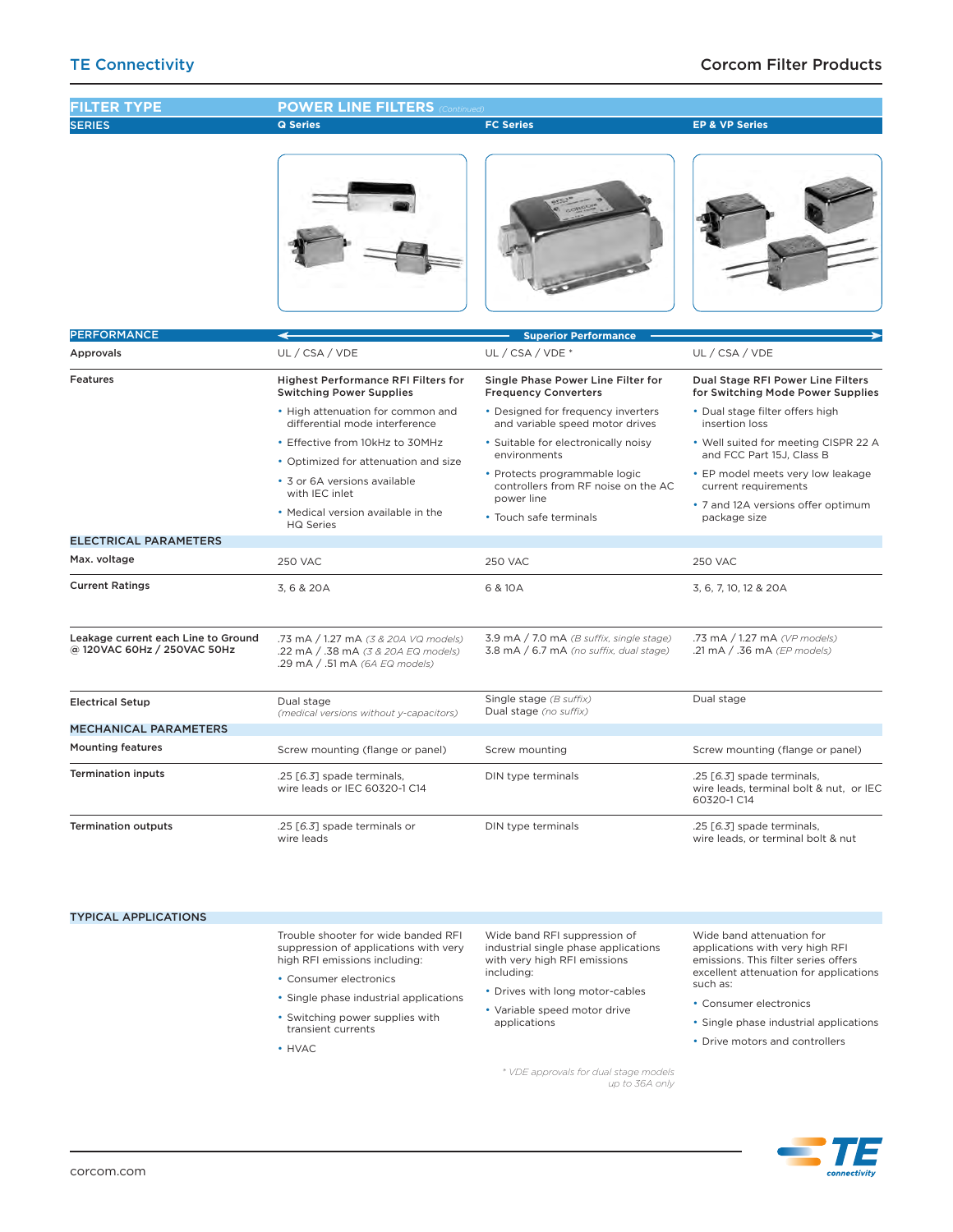**T Series Superior Performanc AQ Series DA, DB, DC and DCP Series General & High Purpose FFA, FFD, AFC, AFD Series Superior Performance POWER LINE FILTERS** *(Continued)* **DC FILTERS FEEDTHROUGH FILTERS** High Performance RFI Power Line Filters for Switching Power Supplies • Superior common-mode and premium differential-mode attenuation • Smaller package sizes than the EP Series • ET models with low leakage current • Medical versions available in the HT Series UL / CSA / VDE High Frequency Power Line Filter or Power Entry Module • High common and differential mode performance from 10kHz to 1GHz • Available with an IEC inlet, fuseholder and switch • Suitable for applications where computers are used to process secret or confidential information UL / CSA DC filters available in a wide variety of versions for DC system RFI issues • DA Series - Compact RFI Line Filter with DC Inlet Connection • DB Series - High Current DC Inlet Filter and Connectors • DC Series - General purpose line filters for DC applications up to 125VDC with many options • P Series - adaptable power entry module for DC rated applications UL / CSA / VDE AC & DC rated feedthrough filters and capacitors for highest rated performance FFA (AC rated) & FFD (DC rated) feedthrough filters • AFC (AC rated) & AFD (DC rated) feedthrough capacitors • Offers high reliability & performance for high frequency applications • Custom versions available 250 VAC 3, 6, 10, 15 & 20A .3 mA / .5 mA *(ET models)* .75 mA / 1.2 mA *(VT models)* Single (3-10A) & Dual stage (10-20A) *(medical versions without y-capacitors)* Screw mounting .25 [*6.3*] spade terminals, wire leads, terminal bolt & nut, or IEC 60320-1 C14 .25 [*6.3*] spade terminals, wire leads, or terminal bolt & nut 250 VAC 3, 6, 10, 15 & 20A 1.2 mA / 2.3 mA *(3A models)* .7 mA / 1.2 mA *(6A models)* Multi stage Screw mounting (flange or panel) Wire leads Wire leads, or IEC 60320-1 C14 125 VDC *(DA, DB)* & 80VDC *(DC, P)* 3, 6, 10 & 15A *(DA Series)* 60A *(DB Series)*, 3 & 6A *(P Series)* 15, 30, 60, 100 & 125A *(DA Series)* Screw mounting & snap-in Spade terminals, PCB pins, wire leads, DA or DCB connector, or terminal bolt & nut Spade terminals, PCB pins, wire leads, DA or DCB connector, or terminal bolt & nut 250 VAC / 130 VDC 10 to 300A *(FFA/AFC/DFC)* 10 to 200A *(FFD)* Screw mounting Screw terminal Screw terminal

Wide band attenuation for applications with very high RFI emissions including:

- • Consumer electronics
- • Single phase industrial applications
- Drive motors and controllers
- • Commercial & building equipment

Ideal filter series for hardened applications where computers are used to process secret or confidential information.

• Network routing equipment

• Servers

- • Switching equipment
- • Wireless cabinets
- • Ethernet hubs
- • Base stations
- Repeater stations
- Power supplies for all types of communications equipment
- Universal applications including;
- • Servers and routers
- Base stations
- Transportation
- • Telecom
- • MRI rooms
- High current switch mode power supplies
- • Military and aerospace

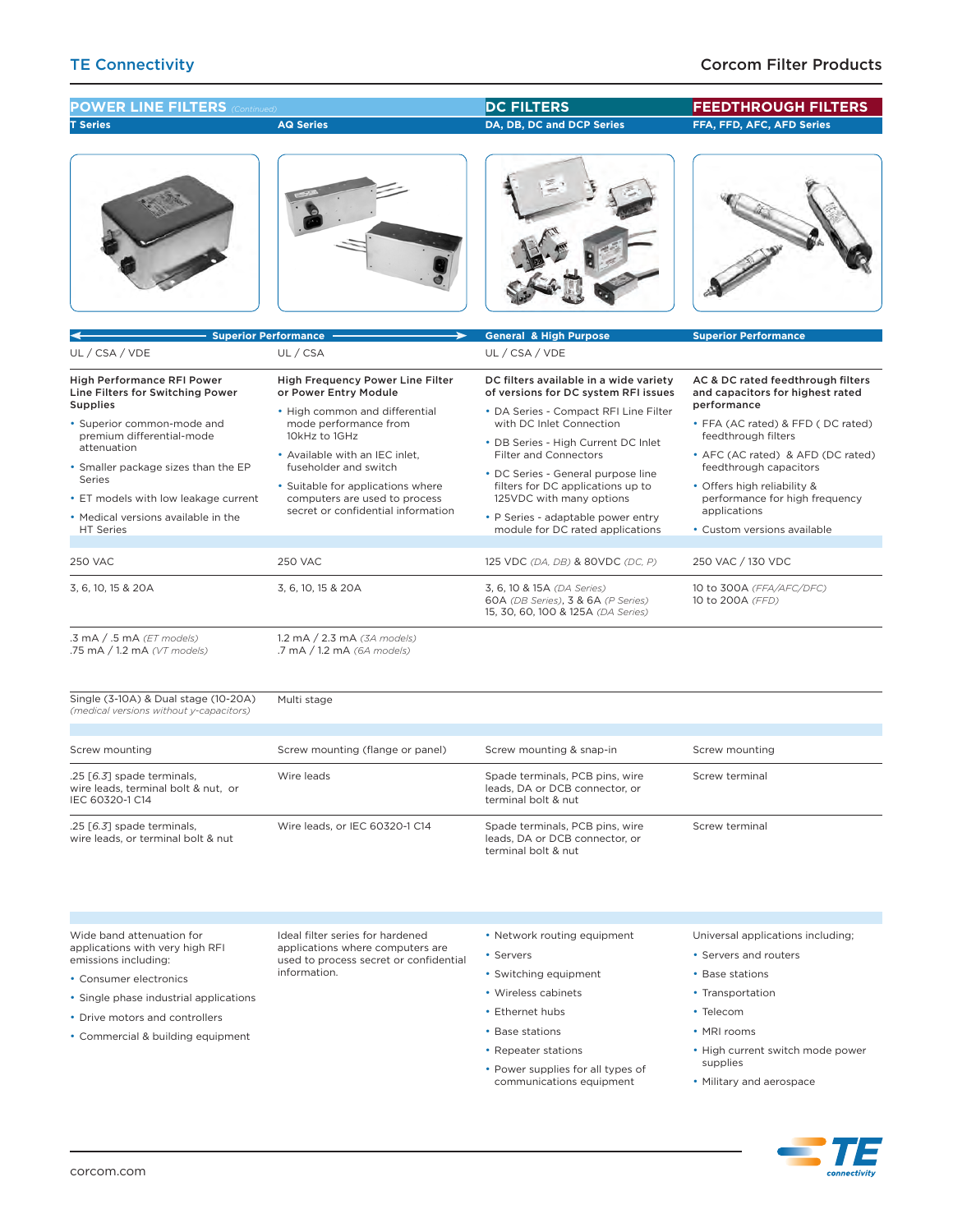| <b>FILTER TYPE</b>                  | <b>3-PHASE FILTERS</b>                                                                              |                                                                   |                                                                                         |  |  |  |
|-------------------------------------|-----------------------------------------------------------------------------------------------------|-------------------------------------------------------------------|-----------------------------------------------------------------------------------------|--|--|--|
| <b>SERIES</b>                       | <b>AYO Series</b>                                                                                   | <b>AYA Series</b>                                                 | <b>A Series</b>                                                                         |  |  |  |
|                                     |                                                                                                     | ORCOM                                                             |                                                                                         |  |  |  |
| <b>PERFORMANCE</b>                  |                                                                                                     |                                                                   |                                                                                         |  |  |  |
| Approvals                           | <b>General &amp; High Purpose</b><br>UL / CSA / VDE                                                 | <b>Wide Range Performance</b><br>UL Recognized <sup>2</sup>       | UL / CSA / VDE                                                                          |  |  |  |
| <b>Features</b>                     | <b>Compact Low Current 3-phase</b><br><b>WYE RFI Filters</b>                                        | 3-phase WYE RFI Power Line<br><b>Filters</b>                      | High Performance 3-phase RFI<br><b>Filters for WYE Applications</b>                     |  |  |  |
|                                     | • For 3-phase, four wire, WYE<br>applications                                                       | • For 3-phase, four wire, WYE<br>applications                     | • Common mode and differential<br>mode suppression from 50kHz to                        |  |  |  |
|                                     | • Filters each of the three lines plus<br>• Cost-effective, universal 3-phase<br>filters<br>neutral |                                                                   | 30MHz<br>• Optional end bell kits available to                                          |  |  |  |
|                                     | · Good for attenuation beginning at<br>100kHz                                                       | • Good attenuation over the<br>complete frequency range           | shield input and output terminals<br>• AYP single stage for lower noise<br>environments |  |  |  |
|                                     | • Space saving design<br>• Low leakage current                                                      | of 10kHz to 30MHz<br>• Two different mounting styles<br>available | • AYT dual stage provides highest                                                       |  |  |  |
| <b>ELECTRICAL PARAMETERS</b>        |                                                                                                     |                                                                   | performance                                                                             |  |  |  |
| Max. voltage                        | 440 VAC Phase to Phase<br>250 VAC Phase to Neutral / Ground                                         | 440 VAC Phase to Phase<br>250 VAC Phase to Neutral / Ground       | 440 VAC Phase to Phase<br>250 VAC Phase to Neutral / Ground                             |  |  |  |
| <b>Current Ratings</b>              | 3, 6, 10 & 20A                                                                                      | 16, 25, 36, 50, 63 & 100A                                         | 20, 30, 45 & 60A                                                                        |  |  |  |
| Leakage current each Line to Ground | 2.0 mA / 3.0 mA (3 - 10A models)<br>3.5 mA / 5.5 mA (20A models)<br>@ 120 VAC 60Hz / 250 VAC 50Hz   |                                                                   | 1.4 mA $/$ 3.4 mA<br>@ 120 VAC 60Hz / 250 VAC 50Hz                                      |  |  |  |
| <b>Electrical Setup</b>             | Single stage                                                                                        | Single stage                                                      | Single stage (AYP Models) &<br>Dual stage (AYT Models)                                  |  |  |  |
| <b>MECHANICAL PARAMETERS</b>        |                                                                                                     |                                                                   |                                                                                         |  |  |  |
| <b>Mounting features</b>            | Screw mounting (flange or panel)                                                                    | Screw mounting (flange or inserts)                                | Screw mounting (inserts)                                                                |  |  |  |
| <b>Termination inputs</b>           | .25 [6.3] spade terminals                                                                           | Terminal bolt & nut or<br>DIN type terminais                      | Terminal bolt & nut                                                                     |  |  |  |
| <b>Termination outputs</b>          | .25 [6.3] spade terminals                                                                           | Terminal bolt & nut or<br>DIN type terminals                      | Terminal bolt & nut                                                                     |  |  |  |
|                                     |                                                                                                     |                                                                   |                                                                                         |  |  |  |

TYPICAL APPLICATIONS

Wide band RFI suppression for general purpose 3-phase applications with low to middle RFI emissions including:

- Vending machines
- • Food service equipment
- • Gaming machines
- • Small machine tools

Universal filter series equipped with 2 different connecting versions including:

- • Uninterruptible power supplies
- Industrial control systems
- Machine tools

*² All models except 16AYA10, 30AYA10, 63AYA6, 63AYA6A and 100AYA6A*

Wide band RFI suppression for industrial 3-phase applications with high noise emissions (AYP models) and lower noise emissions (ATY models) including:

- • Large machine tools
- • Customer machinery
- Input filter for motor drives

connectivity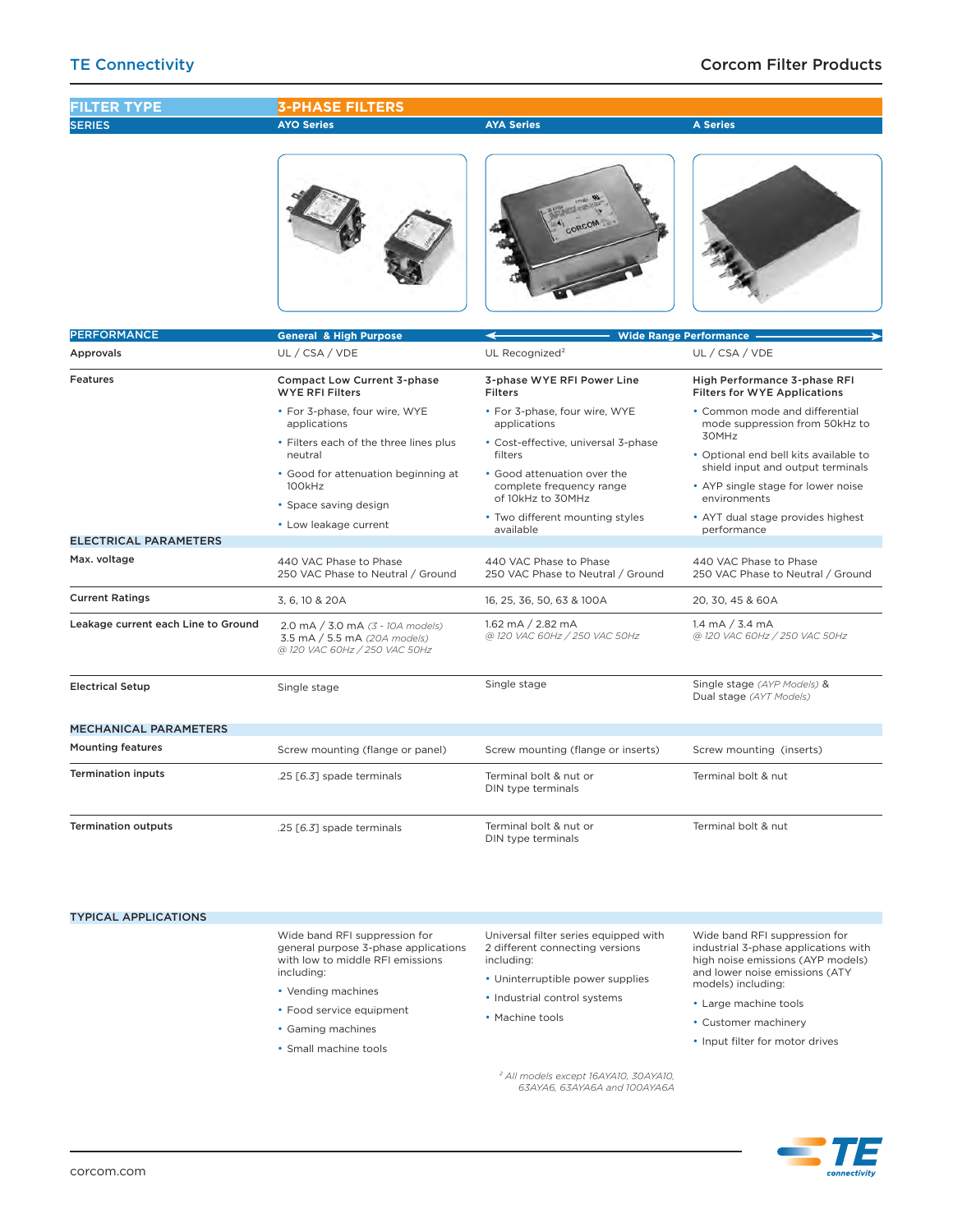## TE Connectivity Corcom Filter Products



Wide band RFI suppression for industrial 3-phase applications with very high RFI emissions including:

- Machine tools
- • Elevators & escalators
- Frequency converters
- • Industrial cabinets

Specially suited for regeneration systems of returning power. Wide banded RFI suppression for industrial 3-phase applications with very high RFI emissions including:

- • 3-phase inverters & converters
- • Variable speed motor drives
- Process automation equipment
- • Elevators & escalators
- Machine tools

Wide band RFI suppression for WYE applications with very high RFI emissions including:

- Frequency converters with very long motor cables
- Machine tools

Ideal for industrial 3-phase applications with extremely high noise emissions including;

- High current motor drives
	- • Spot-welding machines
	- Any difficult application with very difficult noise suppression

*² All models except 200AYC10B*

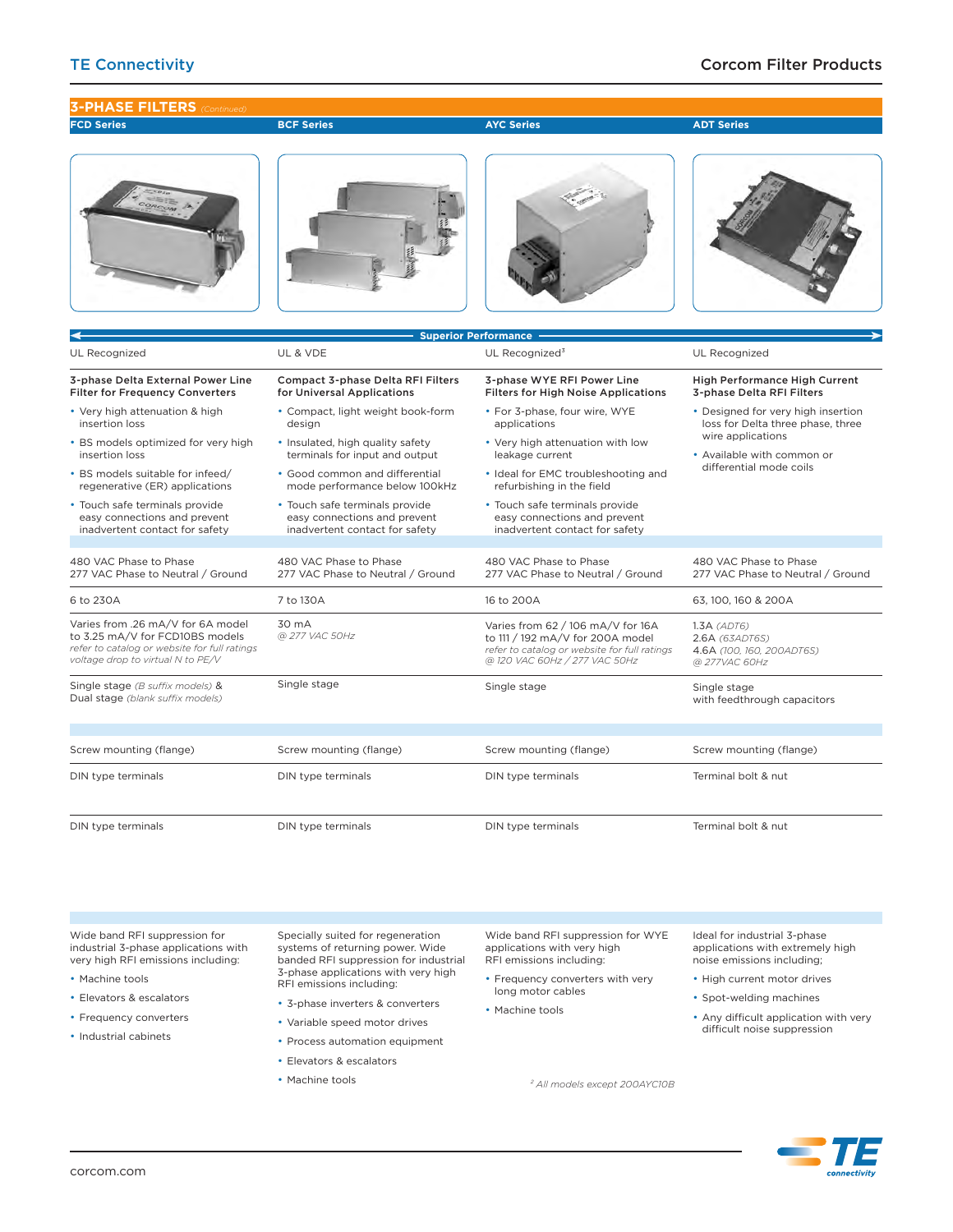| <b>FILTER TYPE</b>                                                 | <b>POWER ENTRY MODULES</b>                                                                                                                                                                                                                                                                                                                                                                                                                                     |                                                                                                                                                                                                                                                                                                                                                                                                                                               |                                                                                                                                                                                                                                                                                                                                                                                                          |  |
|--------------------------------------------------------------------|----------------------------------------------------------------------------------------------------------------------------------------------------------------------------------------------------------------------------------------------------------------------------------------------------------------------------------------------------------------------------------------------------------------------------------------------------------------|-----------------------------------------------------------------------------------------------------------------------------------------------------------------------------------------------------------------------------------------------------------------------------------------------------------------------------------------------------------------------------------------------------------------------------------------------|----------------------------------------------------------------------------------------------------------------------------------------------------------------------------------------------------------------------------------------------------------------------------------------------------------------------------------------------------------------------------------------------------------|--|
| <b>SERIES</b>                                                      | <b>SRB Series</b>                                                                                                                                                                                                                                                                                                                                                                                                                                              | <b>EEJ Series</b>                                                                                                                                                                                                                                                                                                                                                                                                                             | <b>C</b> Series                                                                                                                                                                                                                                                                                                                                                                                          |  |
|                                                                    |                                                                                                                                                                                                                                                                                                                                                                                                                                                                |                                                                                                                                                                                                                                                                                                                                                                                                                                               |                                                                                                                                                                                                                                                                                                                                                                                                          |  |
| <b>PERFORMANCE</b>                                                 | <b>General Purpose</b>                                                                                                                                                                                                                                                                                                                                                                                                                                         |                                                                                                                                                                                                                                                                                                                                                                                                                                               | <b>Wide Range Performance</b>                                                                                                                                                                                                                                                                                                                                                                            |  |
| Approvals                                                          | UL / CSA / VDE*                                                                                                                                                                                                                                                                                                                                                                                                                                                | UL / CSA / VDE                                                                                                                                                                                                                                                                                                                                                                                                                                | UL / CSA / VDE*                                                                                                                                                                                                                                                                                                                                                                                          |  |
| <b>Features</b>                                                    | Minimum Depth, Cost-effective<br><b>Shielded Power Inlet Filter</b><br>• Wide range of capacitor values<br>• Attenuates coupled EMI up to<br>300MHz<br>. Minimal to low leakage current<br>versions are suitable for patient<br>and non-patient contact medical<br>equipment.<br>• Full range of mounting and<br>termination options including<br>unique vertical and horizontal<br>orientation slide in mounts<br>eliminate the need for mounting<br>hardware | <b>Cost-effective Medium</b><br>Performance Power Inlet Filter<br>Including the EJH/EJHS, EJM/EJMS<br>and EJS Models<br>• Enhanced two element circuit<br>provides medium attenuation to<br>30MHz<br>• EJH & EJHS models feature minimal<br>leakage current suitable for patient<br>contact medical applications<br>• EJM & EJMS models feature low<br>leakage current, suitable for most<br>medical applications<br>• EJS models feature EEJ | Power Entry Module with Switch<br>• Two function power entry module<br>combining a DPST switch and an<br>IEC 60320-1 inlet<br>• Snap-in or flange mounting<br>• Available with or without a shielded<br>general purpose or medical grade<br>filter<br>• Two element circuit provides<br>enhanced EMI attenuation<br>• Reduce OEM wiring time with<br>optional pre-connected line and<br>switch terminals |  |
| <b>ELECTRICAL PARAMETERS</b>                                       |                                                                                                                                                                                                                                                                                                                                                                                                                                                                | performance in snap-in mounting                                                                                                                                                                                                                                                                                                                                                                                                               |                                                                                                                                                                                                                                                                                                                                                                                                          |  |
| Max. voltage                                                       | <b>250 VAC</b>                                                                                                                                                                                                                                                                                                                                                                                                                                                 | <b>250 VAC</b>                                                                                                                                                                                                                                                                                                                                                                                                                                | <b>250 VAC</b>                                                                                                                                                                                                                                                                                                                                                                                           |  |
| <b>Current Ratings</b>                                             | $15A*$                                                                                                                                                                                                                                                                                                                                                                                                                                                         | 1 to 20A                                                                                                                                                                                                                                                                                                                                                                                                                                      | 1, 3, 6, 10 or 15A*                                                                                                                                                                                                                                                                                                                                                                                      |  |
| Leakage current each Line to Ground<br>@ 120VAC 60Hz / 250VAC 50Hz | Varies by model from .2 µA to .24mA<br>refer to catalog or website for full ratings                                                                                                                                                                                                                                                                                                                                                                            |                                                                                                                                                                                                                                                                                                                                                                                                                                               | F models: .25 mA / .40 mA<br>H & non-filtered models: $2 \mu A / 5 \mu A$                                                                                                                                                                                                                                                                                                                                |  |
| <b>Electrical Setup</b>                                            | Capacitive, 8 options available<br>values from 33pF to 3300pF                                                                                                                                                                                                                                                                                                                                                                                                  |                                                                                                                                                                                                                                                                                                                                                                                                                                               | Single stage & unfiltered                                                                                                                                                                                                                                                                                                                                                                                |  |
| <b>MECHANICAL PARAMETERS</b>                                       |                                                                                                                                                                                                                                                                                                                                                                                                                                                                |                                                                                                                                                                                                                                                                                                                                                                                                                                               |                                                                                                                                                                                                                                                                                                                                                                                                          |  |
| <b>Mounting features</b>                                           | Screw and snap-in mounting                                                                                                                                                                                                                                                                                                                                                                                                                                     | Screw and snap-in mounting                                                                                                                                                                                                                                                                                                                                                                                                                    | Screw and snap-in mounting                                                                                                                                                                                                                                                                                                                                                                               |  |
| <b>Termination inputs</b>                                          | IEC 60320-1 C14                                                                                                                                                                                                                                                                                                                                                                                                                                                | IEC 60320-1 C14 or C20                                                                                                                                                                                                                                                                                                                                                                                                                        | IEC 60320-1 C14                                                                                                                                                                                                                                                                                                                                                                                          |  |
| <b>Termination outputs</b>                                         | .25 [6.3] spade terminals,<br>wire leads or PC board pins                                                                                                                                                                                                                                                                                                                                                                                                      | .25 [6.3] spade terminals,<br>(non-filtered) spade terminals (non-filtered)<br>wire leads or PC board pins<br>or .25 [6.3] spade terminals (Filtered)<br>Available with or without<br>pre-connected switch terminals                                                                                                                                                                                                                          |                                                                                                                                                                                                                                                                                                                                                                                                          |  |
| <b>TYPICAL APPLICATIONS</b>                                        |                                                                                                                                                                                                                                                                                                                                                                                                                                                                |                                                                                                                                                                                                                                                                                                                                                                                                                                               |                                                                                                                                                                                                                                                                                                                                                                                                          |  |
|                                                                    | Wide band RFI suppression for any<br>application with very limited space<br>for the suppression unit including:<br>• TV / Audio / Video<br>• Computing & accessories<br>• Home appliances<br>• Consumer electronics                                                                                                                                                                                                                                            | Wide band RFI suppression for a<br>wide range of applications including:<br>• TV / Audio / Video<br>• Computing & accessories<br>• Home appliances<br>• Medical equipment<br>• Gaming machines                                                                                                                                                                                                                                                | Wide band RFI suppression for<br>applications with limited space<br>including:<br>• TV / Audio / Video<br>• Computing & PC powers supplies<br>• Network & cabeling systems<br>• Medical equipment                                                                                                                                                                                                        |  |
|                                                                    | *15A versions are tested by UL to US and<br>Canadian requirements and<br>are VDE approved at 10A                                                                                                                                                                                                                                                                                                                                                               | • Exercise equipment<br>• Appliances                                                                                                                                                                                                                                                                                                                                                                                                          | *15A versions are tested by UL to US and<br>Canadian requirements and<br>are VDE approved at 10A                                                                                                                                                                                                                                                                                                         |  |

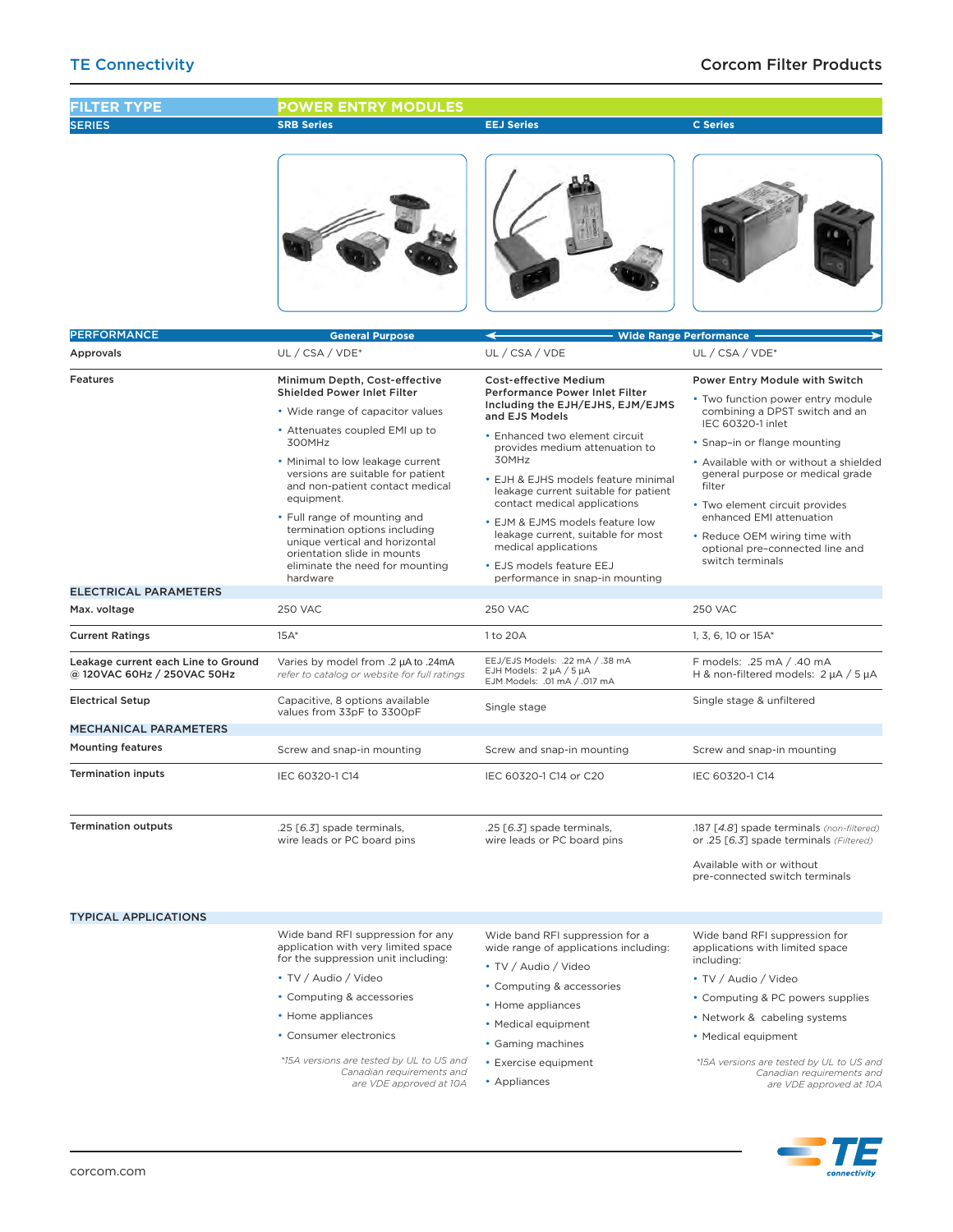### **CU Series P Series EJT Series GG & HG Series POWER ENTRY MODULES General Purpose** 250 VAC 1, 3, 6, 10 or 15A\* Filtered models: .25 mA / .40 mA Non-filtered models: 2 µA / 5 µA Single stage & unfiltered Screw and snap-in mounting IEC 60320-1 C14 .187 [*4.8*] spade terminals Available with or without pre-connected switch terminals Specially designed for 1U height equipment racks and can be used in space limited applications including: • Telecom • Computing • TV / Audio / Video • Consumer electronics **Superior Perfo** 250 VAC 3, 6 & 10A Filtered, 10A non-filtered H & L Models: 2 µA / 5 µA S & Z Models: .25 mA / .50 mA Single stage Screw and snap-in mounting IEC 60320-1 C14 .187 [*4.8*] spade terminals *(standard)* or .25 [*6.3*] spade terminals *(L & Z)* Available with or without interconnection block for unfiltered versions Wide band RFI suppression in over 8000 configurations for a wide range of applications including: • TV / Audio / Video • Computing & accessories • Home appliances • Medical equipment Compact 1U Height Switched Power Entry Module • Designed for popular 1U (1 3/4") height rack mounted equipment Two function power entry module combining a SPST switch and an IEC 60320-1 inlet • Snap–in, flange and flush mounting • Reduce OEM wiring time with optional pre–connected line and switch terminals UL / CSA / VDE\* Versatile Power Entry Module with Small Footprint • Snap-in or flange mounting • Standard IEC 60321-1 C14 power inlet • Both North American and metric fusing capabilities • Two voltage selection options • Optional DPST on/off switch • Filter options for general purpose, medical and high-performance EMI filtering UL / CSA / VDE 250 VAC 1, 3, 6, 10 or 15A .21 mA / .36 mA Dual stage Screw and snap-in mounting IEC 60320-1 C14 or C20 .25 [*6.3*] spade terminals or wire leads Specially designer to attenuate noise in the high frequency range up to 1GHz for various electronic applications including: • Plasma & LCD TV's • Computing & accessories • Instrumentation & measurement High Performance Power Inlet Filter • Superior EMI filter with IEC 60320-1 inlet • Double three element differential mode circuit attenuates noise up to 1GHz • Up to 15A with IEC 60320-1 C14 • 20A rating with IEC 60320-1 C20 • Spade terminals or wire leads UL / CSA / VDE\* 250 VAC 1, 3, 6 & 10A HG Models: 2 µA / 5 µA GG Models: .25 mA / .42 mA Single stage *(medical versions without y-capacitors)* Screw and snap-in mounting IEC 60320-1 C14 .25 [*6.3*] spade terminals or wire leads Wide band RFI suppression for applications with very limited space including: • TV / Audio / Video • Computing & accessories • Home appliances • Medical equipment Smallest Power Entry Module with Metric Fuse Holders • Single or dual fusing • Two element circuit provides basic attenuation • Available with an internal groundcircuit inductor (C versions) to isolate equipment chassis from power line ground at radio frequencies • Multiple termination and mounting styles • Medical version as the HG Series identical to GG with dual fuse only UL / CSA / VDE

• Gaming equipment • Fitness equipment

• HVAC

*\*15A versions are tested by UL to US and Canadian requirements and are VDE approved at 10A* • Gaming equipment • Fitness equipment

*\*15A versions are tested by UL to US and Canadian requirements and are VDE approved at 10A*

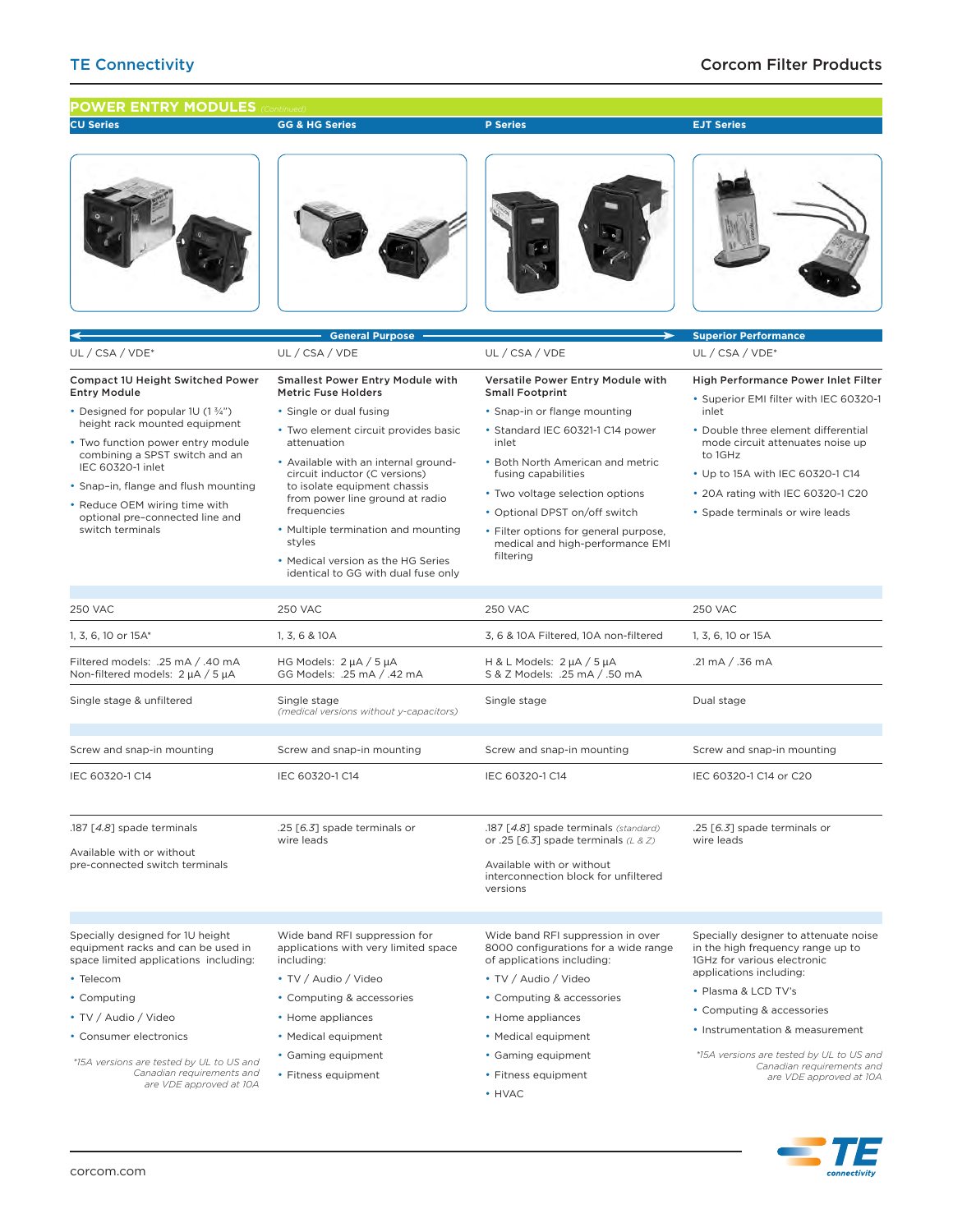## **FOR MORE INFORMATION**

### **TE Technical Support Center**

| Internet:         | te.com/help           |
|-------------------|-----------------------|
| USA:              | +1 (800) 522-6752     |
| Canada:           | +1 (905) 475-6222     |
| <b>Mexico</b>     | $+52(0)$ 55-1106-0800 |
| Latin/S. America: | +54 (0) 11-4733-2200  |
| Germany:          | $+49(0)6251-133-1999$ |
| UK:               | +44 (0) 800-267666    |
| France:           | +33 (0) 1-3420-8686   |
| Netherlands:      | +31 (0) 73-6246-999   |
| China:            | +86 (0) 400-820-6015  |

### **te.com**

© 2011 Tyco Electronics Corporation, a TE Connectivity Ltd. company. All Rights Reserved. 1-1654250-1 CIS JG 08/2011

Corcom, TE Connectivity and the TE connectivity (logo) are trademarks. Other logos, product and/or company names might be trademarks of their respective owners.

While TE has made every reasonable effort to ensure the accuracy of the information in this flyer, TE does not guarantee that the information is accuracy of the information is precise. The mean that it is encrefree, nor do